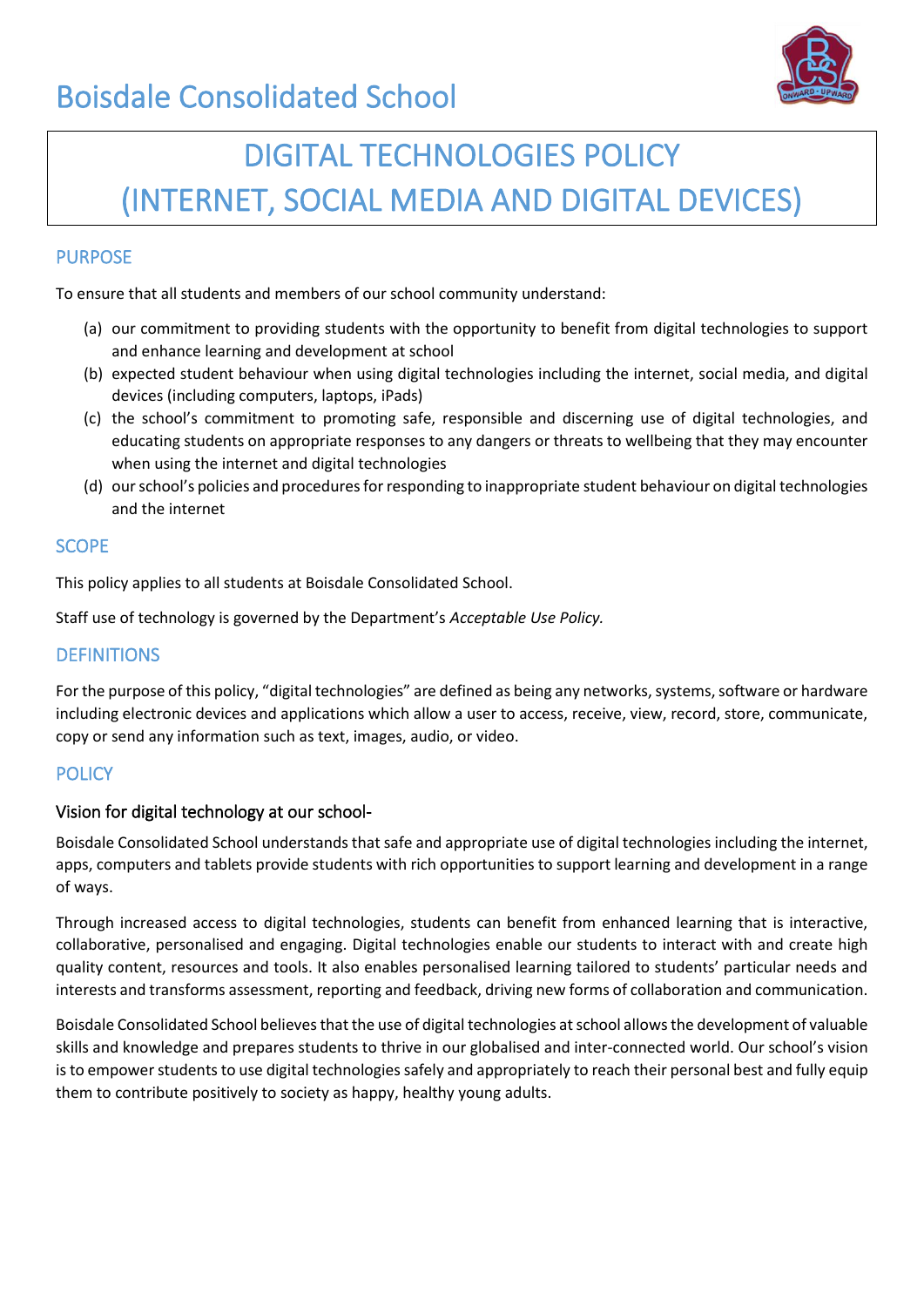

#### Safe and appropriate use of digital technologies

Digital technology, if not used appropriately, may present risks to users' safety or wellbeing. At Boisdale Consolidated School, we are committed to educating all students to be safe, responsible and discerning in the use of digital technologies, equipping them with skills and knowledge to navigate the digital age.

At Boisdale Consolidated School, we:

- use online sites and digital tools that support students' learning, and focus our use of digital technologies on being learning-centred
- restrict the use of digital technologies in the classroom to specific uses with targeted educational or developmental aims
- supervise and support students using digital technologies in the classroom
- effectively and responsively address any issues or incidents that have the potential to impact on the wellbeing of our students
- have programs in place to educate our students to be promoting safe, responsible and discerning use of digital technologies
- educate our students about digital issues such as online privacy, intellectual property and copyright, and the importance of maintaining their own privacy online
- actively educate and remind students of our School's values and expected student behaviour, including online behaviours
- have an Acceptable Use Agreement outlining the expectations of students when using digital technology at school
- use clear protocols and procedures to protect students working in online spaces, which includes reviewing the safety and appropriateness of online tools and communities, removing offensive content at earliest opportunity
- educate our students on appropriate responses to any dangers or threats to wellbeing that they may encounter when using the internet and other digital technologies
- provide a filtered internet service to block access to inappropriate content
- refer suspected illegal online acts to the relevant law enforcement authority for investigation
- support parents and carers to understand safe and responsible use of digital technologies and the strategies that can be implemented at home through regular updates in our newsletter and annual information sheets.

Distribution of school owned devices to students and personal student use of digital technologies at school will only be permitted where students and their parents/carers have completed a signed Acceptable Use Agreement.

All messages created, sent or retrieved on the school's network are the property of the school. The school reserves the right to access and monitor all messages and files on the computer system, as necessary and appropriate. Communications including text and images may be required to be disclosed to law enforcement and other third parties without the consent of the sender.

#### Student behavioural expectations

When using digital technologies, students are expected to behave in a way that is consistent with Boisdale Consolidated School's *Statement of Values and School Philosophy, Student Wellbeing and Engagement* policy, and *Bullying Prevention* policy.

When a student acts in breach of the behaviour standards of our school community (including cyberbullying, using digital technologies to harass, threaten or intimidate, or viewing/posting/sharing of inappropriate or unlawful content), Boisdale Consolidated School will institute a staged response, consistent with our policies and the Department's *Student Engagement and Inclusion Guidelines.*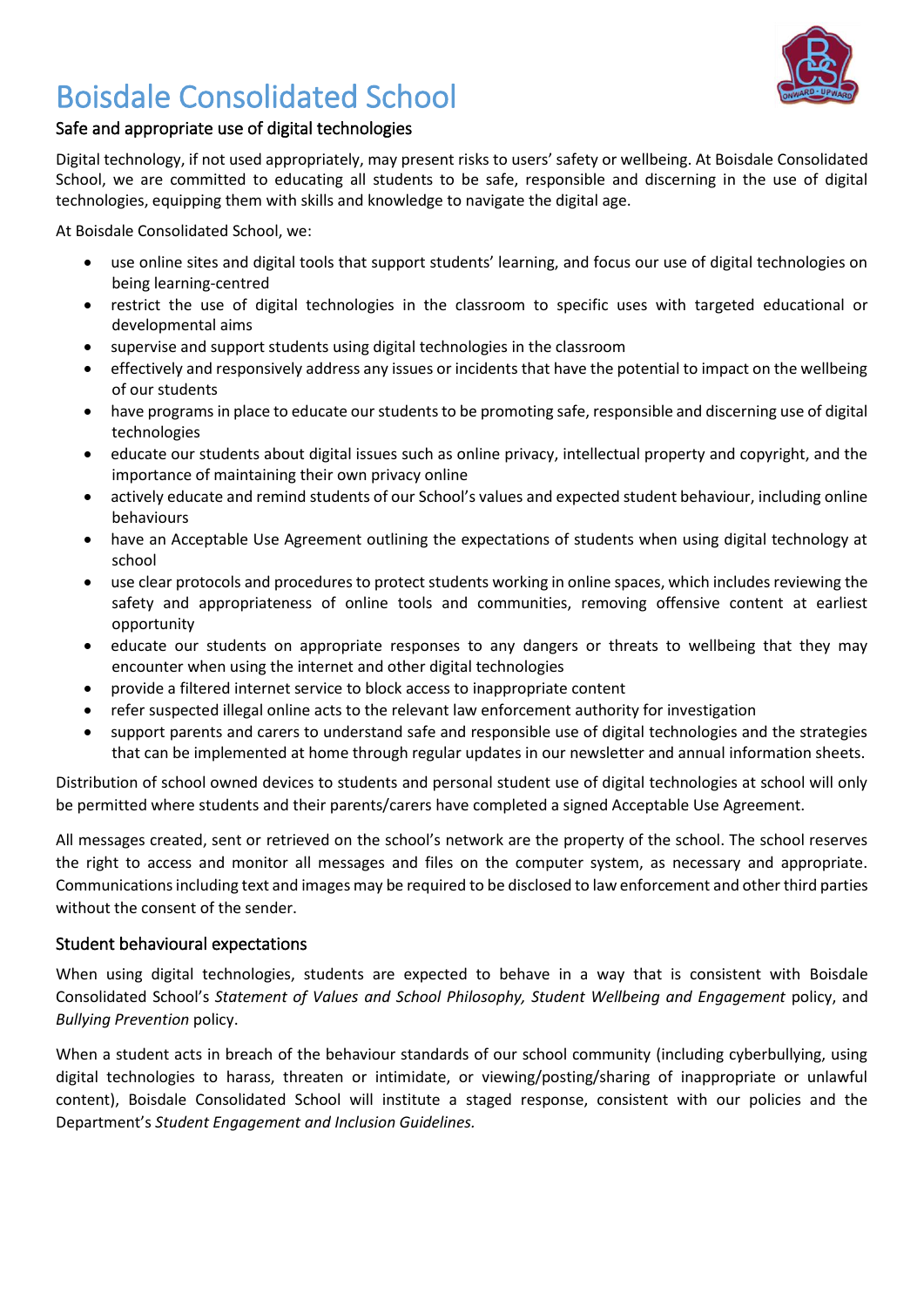

Breaches of this policy by students can result in a number of consequences which will depend on the severity of the breach and the context of the situation. This includes:

- removal of network/hardware/software access and/or usage privileges
- other consequences as outlined in the school's *Student Wellbeing and Engagement* and *Bullying Prevention* policies and acceptable use agreement (as outlined below)

#### Cyber safety and social skills education

As a part of the social skills education curriculum, students will focus on learning about the BCS values

#### *Show Respect, Bounce Back, Be a Mate, Work as a Team, Be your Best*

*And* 

#### *Think Proud, Act Proud and Be Proud*

Students will learn about how to show these values in their learning and interaction with others in all areas of the school, in a digital world and wider community. This social and emotional development is an important area of learning for students and assists them in becoming well-adjusted learners and members of a wider social community. Within a digital world, social skills education will provide them with the skills necessary to explore the benefits of technology, effectively and safely use this forum and manage situations of cyberbullying.

#### Useful websites for learning more about a child's social and emotional development and managing cyberbullying

<https://bullyingnoway.gov.au/RespondingToBullying/GetHelpandMoreInformation/Pages/Online-safety.aspx>

<http://www.pbs.org/wholechild/abc/social.html>

<https://www.amf.org.au/>

<https://www.esafety.gov.au/parents>

### REVIEW CYCLE

This policy was last updated on 16<sup>th</sup> of October 2019 and is scheduled for review in September 2023.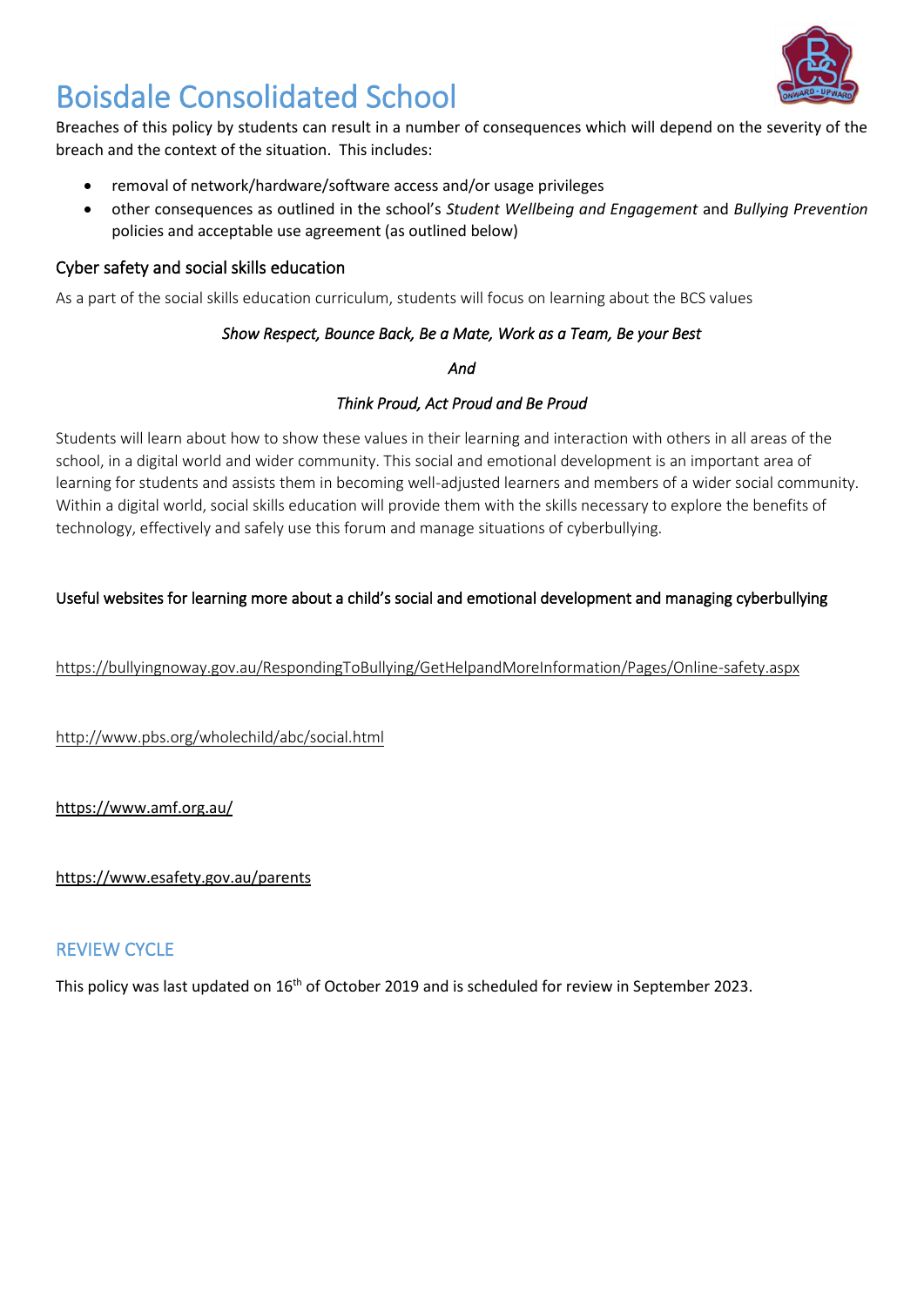

APPENDIX A: ACCEPTABLE USE AGREEMENT

#### Acceptable Use Agreement

Boisdale Consolidated School's provision of Digital Technologies has been established to enhance student learning and to recognise the need for the development of electronic information skills to aid study, communication and employment in the future.

The school has developed a sequential information technology and cyber safety program, and is extending its range of software resources to achieve the best outcomes for all students. However, access is a privilege that carries responsibility for acceptable use. We need all students and their parents to understand this responsibility by signing an agreement with the school.

#### THE AGREEMENT

- 1. All computer, iPad and digital technology use is to be related to class work using teacher approved programs and software.
- 2. Students will understand that:
	- they must respect other people's privacy and not gain access to their files
	- they must not give out personal information such as names, passwords, addresses, telephone numbers and location about themselves or others over the Internet
	- they must not gain access or use another students computer or device (even with verbal consent from another student)
	- they must not post any images or videos of themselves or other students on school grounds or in school uniform on personal social media accounts
	- they must not gain access or use a staff members computer or device
	- all images downloaded or used for class work will be appropriate and relevant to the task
	- any internet searches will be for appropriate content and using appropriate language
	- sending and receiving messages through e-mail or blogging will be done using appropriate manners and "language" and demonstrate respect for all users. Students may, under teacher direction, use EduMail to send and receive emails.
	- They must not unblock any internet based program unless authorised to do so by a teacher.
- 3. Improper use of computers and ICT equipment will result in the user being forbidden access for up to 100 days. Improper use includes:
	- accessing or retrieving material that is not approved by the School
	- any form of computer or iPad vandalism
	- accessing or using another person's computer or device
	- inappropriate use of digital technologies (e.g. turning off or pressing keys on another students device)
	- deliberately altering a computer's configuration files
	- sending a message using someone else's name
	- downloading files off the Internet without the teacher's approval
	- loading files onto computers from external hard drives.
	- not using printing resources wisely
	- consuming or placing food or drink near any computer
	- cyberbullying
- 4. Inappropriate material that is accessed accidentally by the student shall be reported to the teacher immediately.
- 5. Students will participate in the social skills program which will be based upon the Boisdale Consolidated School values and provide education about cyber safety issues, protecting their identity and how to identify and manage situations of bullying or cyberbullying.
- 6. Games may be permitted to be played at the teacher's discretion, for example on wet days at lunch or recess times.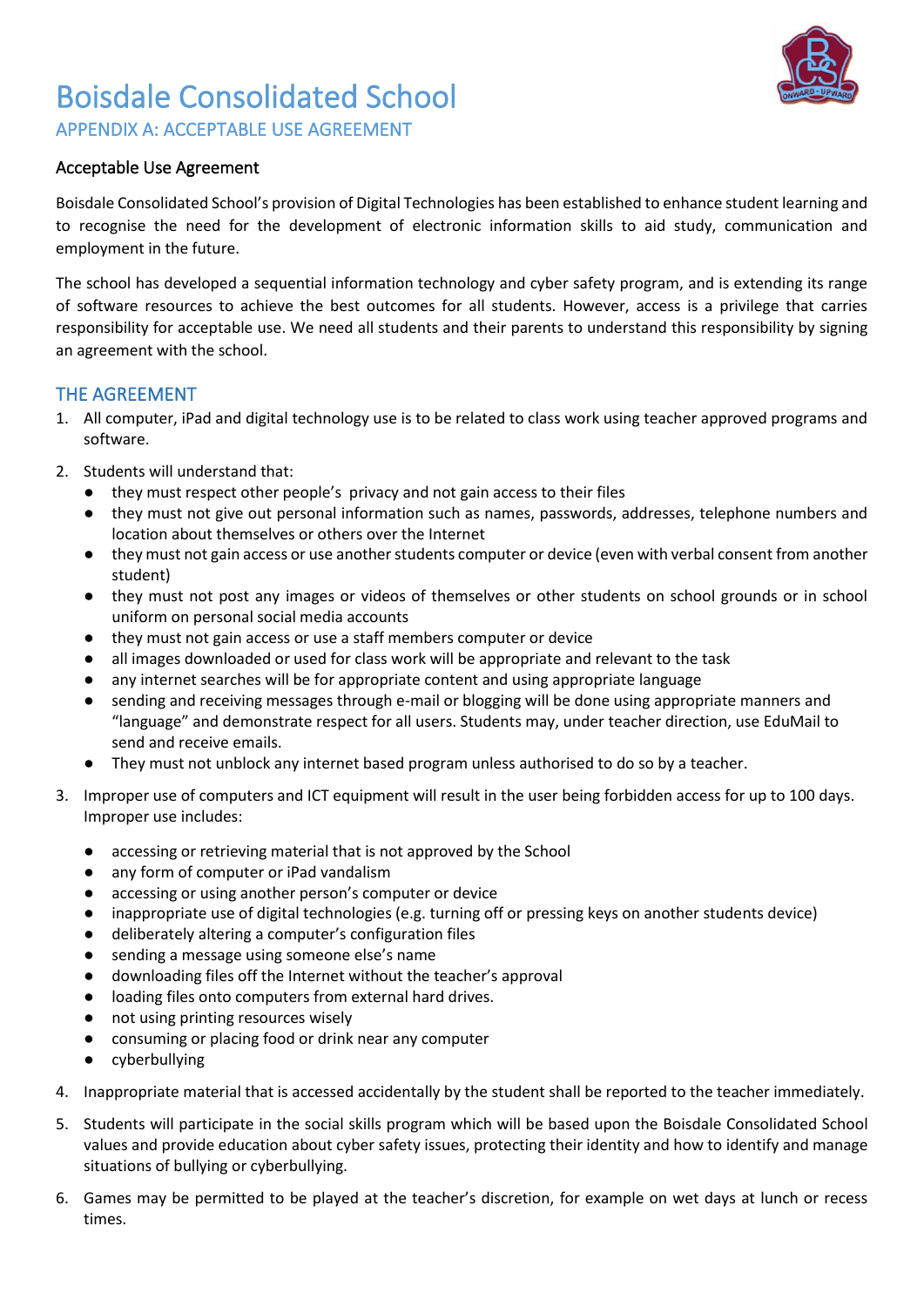

### DIGITAL TECHNOLOGIES (INTERNET, SOCIAL MEDIA AND DIGITAL DEVICES) POLICY

### PLEASE RETURN THE SLIP BELOW, SIGNED BY THE STUDENT AND PARENT

Name of student

I have read and understood the agreement and relating to the use of all Digital Technology equipment and the Internet at Boisdale Consolidated School and I agree to follow the guidelines for acceptable use for the entirety of my time enrolled as a student at Boisdale Consolidated School.

I understand that failure to do so will result in my being forbidden to use computers, iPads and other Digital Technology equipment for a period determined by the Staff / Principal.

Signature of student **Signature of student** 

**Signature of parent** \_\_\_\_\_\_\_\_\_\_\_\_\_\_\_\_\_\_\_\_\_\_\_\_\_\_\_\_\_\_\_\_ **Date** \_\_\_\_\_\_\_\_\_\_\_\_\_\_\_\_\_\_\_\_\_\_\_\_\_\_\_\_\_\_\_\_